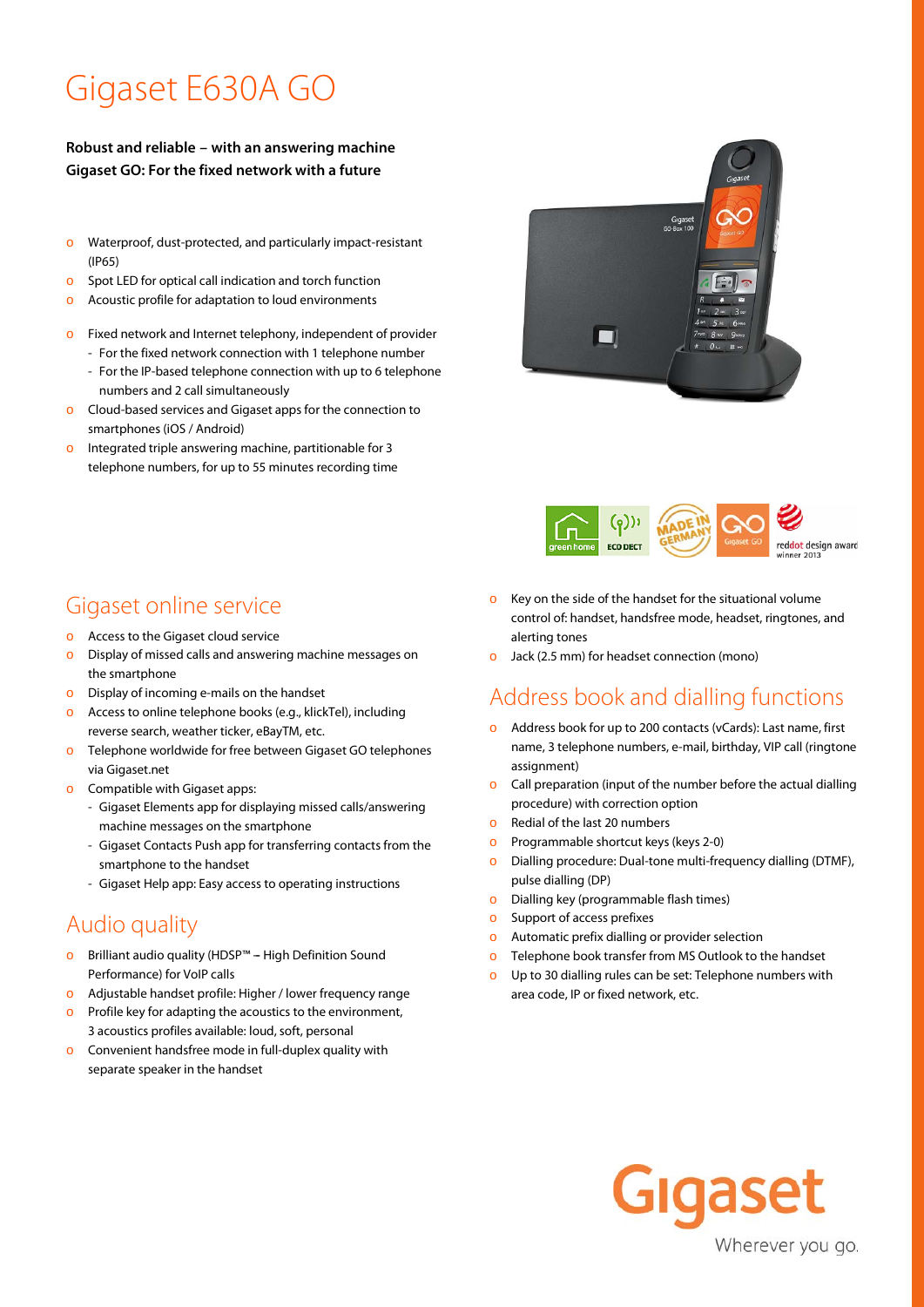#### Display

- o Lighted TFT colour display 38 x 32 mm (H x W), 46 mm (1.8") diagonal 65,000 colours, 6 lines, 128 x 160 pixels
- o Display lighting / settable colour scheme
	- Black background
		- Bright background
- o Display/screensaver
	- Analogue or digital clock
	- Information services, news ticker, etc.
	- 3 colour pictures from which you can choose (underwater
	- motifs)
- o In sleep mode
	- Display of date and time of day
	- Display of field strength and battery state of charge
	- Display keys for fast selection of functions
- During a call: Display of call duration

## Call display and signalling

- o Spot LED flashes when calls arrive; idea for use in loud environments
- Vibration alarm
- o Flashing headset key and colour call animation
- o Call display with telephone number or name (CLIP/CNIP)
- o Adjustable ringtones:
	- 20 melodies in the handset
	- 5 volume levels / OFF / adjustable crescendo
- o Individual ringtones for external/internal calls
- o Day/night mode: Timed ring deactivation on the handset, excluding VIP-call contacts in the address book
- o Anonymous call suppression: Calls without caller ID are only indicated visually

## Display of missed calls/caller list

- o Illuminated message button indicates new messages and offers convenient access to the list of messages
- Caller list with telephone number (CLIP) and time for all calls (60 entries), as well as for outgoing, incoming, or missed calls (20 entries each)

### Keypad

- o Waterproof and dust-protected
- o Illuminated keyboard
- o 2 configurable display keys for fast access to frequently used functions
- o 5-way navigation key
- o "Pick-up" and handsfree key light up in case of calls (green)
- o "Hang-up" key / On/Off (lights up red)
- o Key lock on/off via pound (#) key
- o Ringtone on/off via asterisk (\*) key

#### Menu

- o Convenient menu guidance in various languages (D, GB, F, I, E, P, TR, etc.)
- o Simple operation via pleasant colour icons, menu texts, and display keys

## Text message function

- o Automatic registration in SMS centre ("AnnyWay"Materna and T-COM preset)
- o Sending and receiving of SMS via fixed network and IP (RTP)
- o Sending of text messages up to 612 characters
- o Memory for 50 text messages
- o Sending of text messages to an e-mail address
- o Assumption of telephone numbers (vCard) in the address book from text messages

#### E-mail

- o Indication of new e-mail by a flashing message key
- o Display of the first 560 characters of an e-mail on the handset
- o Deletion of e-mail from the handset

## Additional functions

- o Rear side of handset rubber-lined (battery cover) for safe handling
- o Spot LED can be used as a torch
- o Calendar with appointment planner (30 appointments)
- o Birthday reminder
- o Alarm clock feature with adjustable melody and snooze function
- o Baby monitor with intercom function
	- to an external device, such as a mobile telephone
	- or to an internal device, such as an additional handset
- o Direct call function (baby call): Selection of a telephone number by pressing any key
- o Editable handset name
- o Support of network performance features, such as call forwarding, call waiting, etc.
- o Date and time settings saved in the event of a power failure

## Features when operating multiple handsets

- o 2 VoIP and 1 fixed network call can be conducted in parallel, as well as an internal call and access to the answering machine
- o Toll-free internal calling
- o Telephone book transfer between handsets
- o Call forwarding to a different handset with dialling/callback function
- o 3-way conference (1 external and 2 internal parties)
- Call all or selected internal devices
- o Simultaneous ringing of all handsets for external calls

## Answering machine

- o Integrated digital answering machine with up to 55 minutes of recording
- o Partitionable for 3 telephone numbers (fixed network and IP) with individual answer messages
- o Recording and information function
- o 3 answer messages and 3 information texts (170 seconds) individually recordable
- o Preset answer message (plug-and-play)
- Easy operation via the handset
- o Audio user prompts in German or English